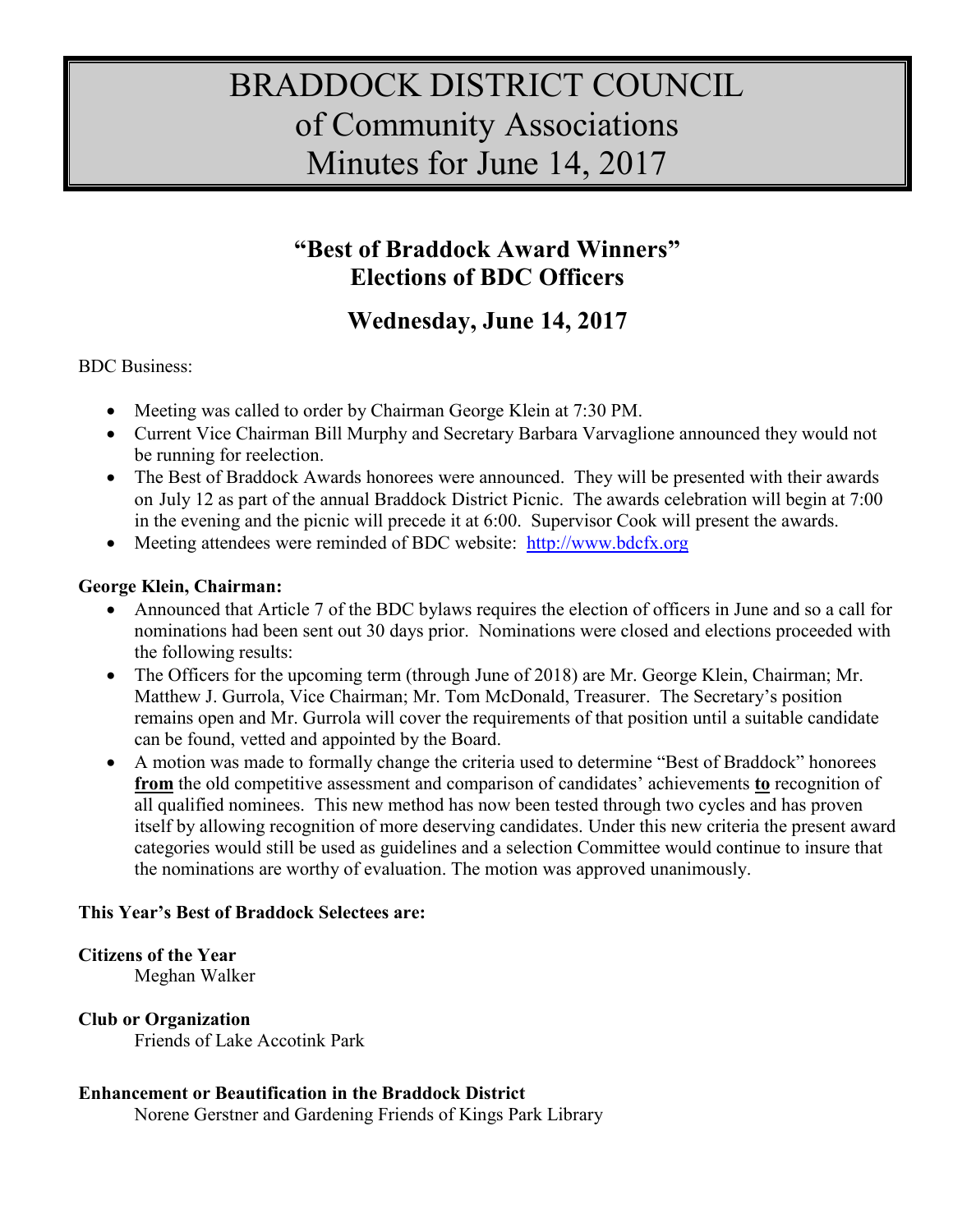#### **Most "Can-Do" Public Employee Working on Issues in the Braddock District** Suzanne Metz

#### **Young Person of the Year**

Kiley Foster Katie Pope

#### **Special Recognition**

Jeremiah La'mon Bethea Irene Merrill

## **Posthumous**

Morton A. Berger

The meeting was adjourned at 9:30.

Barbara Varvaglione George Klein Secretary Chairman